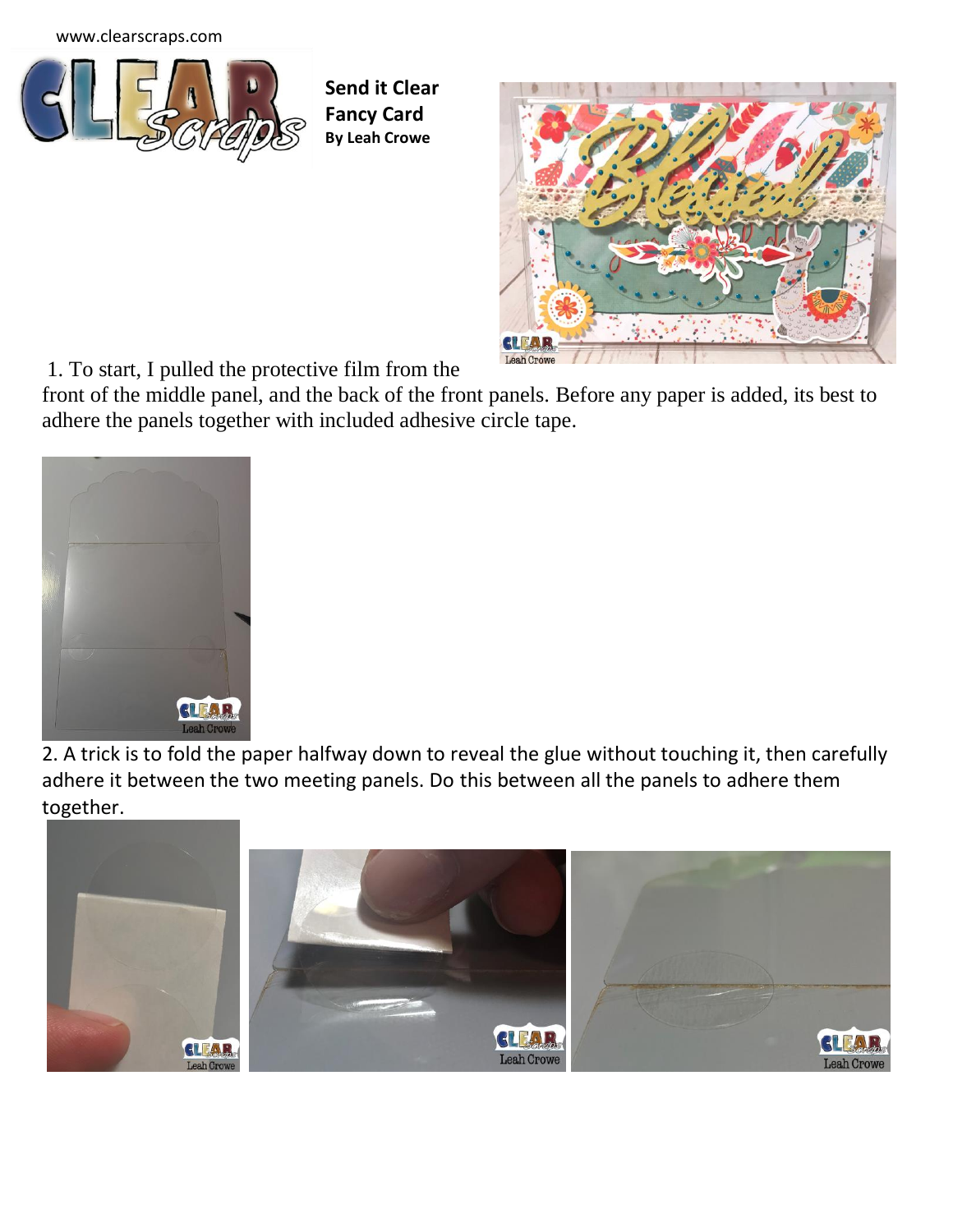3. Attach a cute sentiment pattern to the middle panel.



4. Grab your chipboard sentiment and paint it with your favorite chalk paint. While this dries, finish up decorating your acrylic card.



5. (Remove protective film from the front sides of the top panels) Since I'm using the Photoplay Paprika collection, I select a couple of stickers to add to the bottom front panel of the card. On the top scallop panel, trim a piece of paper to  $1 \frac{3}{4} \times 5 \frac{1}{2}$  "and adhere on the backside of the panel so it shows through to the top. Then adhere a piece of ribbon along the front of the scallop.



6. Adhere the Blessed chipboard to the front of the card and add any other embellishments you wish to add.